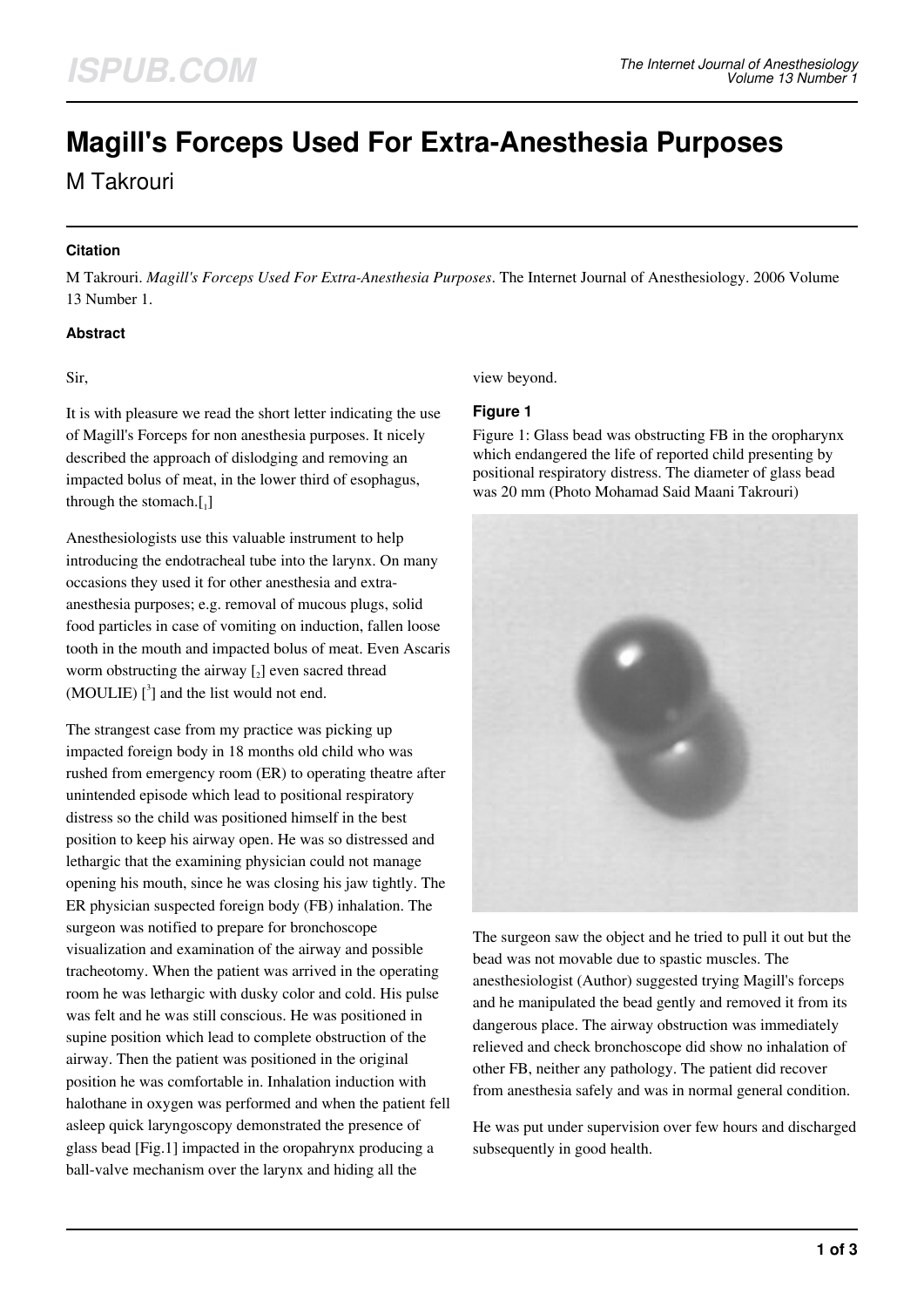#### **Figure 2**

Figure 2: Magill's forceps pediatric (left) and adult sizes (eight) note the long objective arms which make wider opening to hold spherical or thin objects.. These instruments have better ability to grip round object because of serrated holding tips. (Photo Mohamad Said Maani Takrouri)



## **CONCLUSION**

We may conclude; the moral from these stories is an

emphasis on the possible role of observing anesthesiologist to solve problem dire situation.

On the other hand, Magill's forceps is an adjunct to airway management when endotracheal intubation is expected. So the practitioner who faces a situation of FB obstructing the airway in the depth of the oropharynx may ask for either the pediatric or adult size which may prevent the delay in sorting this problem out. The bronchoscope long forceps usually have short objective arms and when manipulation would be tried through the rigid bronchoscope, it may not be easy to control the FB.

### **ACKNOWLEDGEMENT**

This case was a case under care of Professor Mahmoud Abu Kahalf MB Ch B FRCS (Ed) FACS Professor of surgery at Jordan University Hospital Amman Jordan

#### **References**

1. Ahmed Hesham: Magill's Forceps: The Internet Journal of Anesthesiology. 2007; Volume 12, Number 2. 2. Dhananjay Kumar Singh, Gaurav Chopra, Parul Jindal & J. P. Sharma: Ascaris Lumbricoides: Post Operative Hypoxia: The Internet Journal of Anesthesiology. 2006; Volume 11, Number 1.